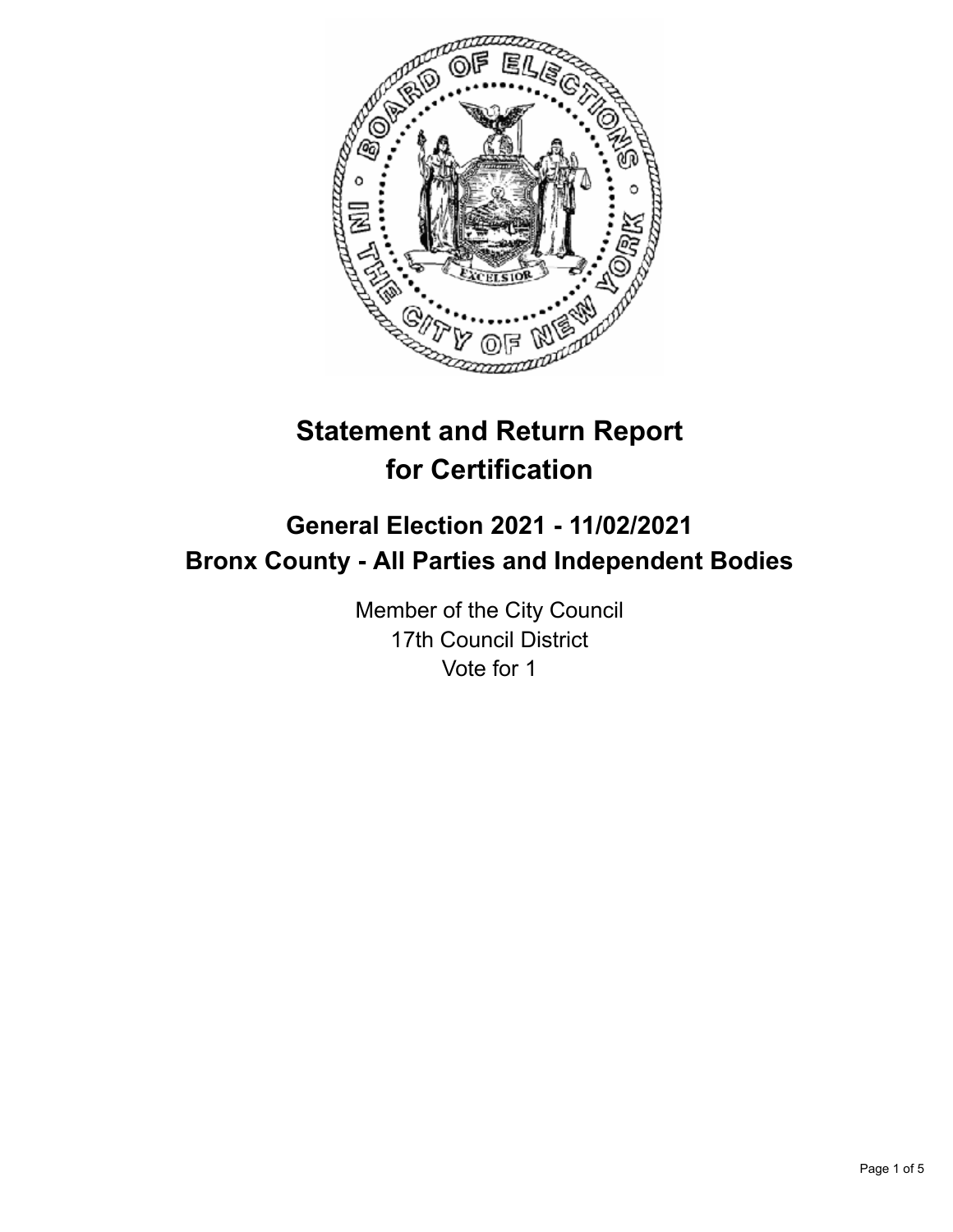

## **Assembly District 77**

| <b>PUBLIC COUNTER</b>                                    | 31       |
|----------------------------------------------------------|----------|
| <b>MANUALLY COUNTED EMERGENCY</b>                        | 0        |
| ABSENTEE / MILITARY                                      |          |
| <b>AFFIDAVIT</b>                                         | 0        |
| <b>Total Ballots</b>                                     | 32       |
| Less - Inapplicable Federal/Special Presidential Ballots | $\Omega$ |
| <b>Total Applicable Ballots</b>                          | 32       |
| RAFAEL SALAMANCA JR. (DEMOCRATIC)                        | 24       |
| JOSE A. COLON (REPUBLICAN)                               | 3        |
| LATTINA D. BROWN (BLACK WOMEN LEAD)                      |          |
| <b>Total Votes</b>                                       | 28       |
| Unrecorded                                               | 4        |

#### **Assembly District 79**

| PUBLIC COUNTER                                           | 4,822 |
|----------------------------------------------------------|-------|
| <b>MANUALLY COUNTED EMERGENCY</b>                        | 0     |
| ABSENTEE / MILITARY                                      | 300   |
| <b>AFFIDAVIT</b>                                         | 33    |
| <b>Total Ballots</b>                                     | 5,155 |
| Less - Inapplicable Federal/Special Presidential Ballots | 0     |
| <b>Total Applicable Ballots</b>                          | 5,155 |
| RAFAEL SALAMANCA JR. (DEMOCRATIC)                        | 3,701 |
| JOSE A. COLON (REPUBLICAN)                               | 468   |
| LATTINA D. BROWN (BLACK WOMEN LEAD)                      | 442   |
| ALTHEA STEVENS (WRITE-IN)                                | 1     |
| CAROL ROBINSON (WRITE-IN)                                | 1     |
| CHARLES V WALKER (WRITE-IN)                              | 1     |
| CHRISTIAN JOSEPH (WRITE-IN)                              | 1     |
| HENRY BLACKHEAD JR (WRITE-IN)                            | 1     |
| JUNIOR MUNOZ (WRITE-IN)                                  | 1     |
| <b>VLADIMIR CRUZ (WRITE-IN)</b>                          | 1     |
| <b>Total Votes</b>                                       | 4,618 |
| Unrecorded                                               | 537   |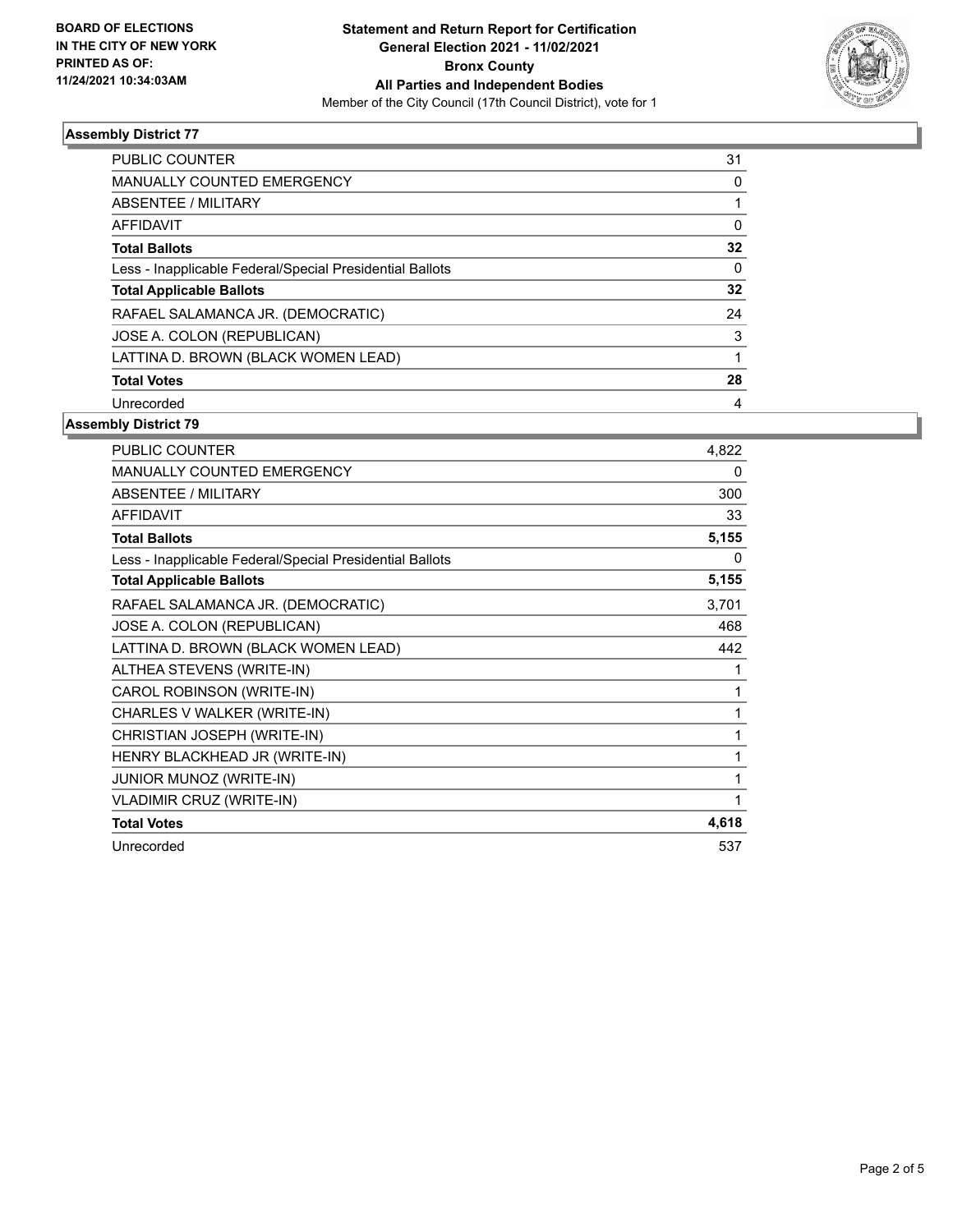

## **Assembly District 84**

| <b>PUBLIC COUNTER</b>                                    | 2,011 |
|----------------------------------------------------------|-------|
| <b>MANUALLY COUNTED EMERGENCY</b>                        | 0     |
| ABSENTEE / MILITARY                                      | 79    |
| <b>AFFIDAVIT</b>                                         | 12    |
| <b>Total Ballots</b>                                     | 2,102 |
| Less - Inapplicable Federal/Special Presidential Ballots | 0     |
| <b>Total Applicable Ballots</b>                          | 2,102 |
| RAFAEL SALAMANCA JR. (DEMOCRATIC)                        | 1,512 |
| JOSE A. COLON (REPUBLICAN)                               | 223   |
| LATTINA D. BROWN (BLACK WOMEN LEAD)                      | 156   |
| MAXIMO RIVERA (WRITE-IN)                                 |       |
| UNATTRIBUTABLE WRITE-IN (WRITE-IN)                       | 2     |
| <b>Total Votes</b>                                       | 1,894 |
| Unrecorded                                               | 208   |

## **Assembly District 85**

| PUBLIC COUNTER                                           | 3,811          |
|----------------------------------------------------------|----------------|
| <b>MANUALLY COUNTED EMERGENCY</b>                        | 0              |
| <b>ABSENTEE / MILITARY</b>                               | 239            |
| <b>AFFIDAVIT</b>                                         | 20             |
| <b>Total Ballots</b>                                     | 4,070          |
| Less - Inapplicable Federal/Special Presidential Ballots | 0              |
| <b>Total Applicable Ballots</b>                          | 4,070          |
| RAFAEL SALAMANCA JR. (DEMOCRATIC)                        | 2,999          |
| JOSE A. COLON (REPUBLICAN)                               | 403            |
| LATTINA D. BROWN (BLACK WOMEN LEAD)                      | 317            |
| ALTHEA STEVENS (WRITE-IN)                                | 1              |
| HELEN HINES (WRITE-IN)                                   | $\overline{2}$ |
| LAMONT PAUL (WRITE-IN)                                   | 1              |
| UNATTRIBUTABLE WRITE-IN (WRITE-IN)                       | 2              |
| <b>Total Votes</b>                                       | 3,725          |
| Unrecorded                                               | 345            |

## **Assembly District 86**

| <b>PUBLIC COUNTER</b>                                    | 14 |
|----------------------------------------------------------|----|
| <b>MANUALLY COUNTED EMERGENCY</b>                        | 0  |
| ABSENTEE / MILITARY                                      | 15 |
| AFFIDAVIT                                                | 0  |
| <b>Total Ballots</b>                                     | 29 |
| Less - Inapplicable Federal/Special Presidential Ballots | 0  |
| <b>Total Applicable Ballots</b>                          | 29 |
| RAFAEL SALAMANCA JR. (DEMOCRATIC)                        | 19 |
| JOSE A. COLON (REPUBLICAN)                               |    |
| LATTINA D. BROWN (BLACK WOMEN LEAD)                      |    |
| <b>Total Votes</b>                                       | 21 |
| Unrecorded                                               | 8  |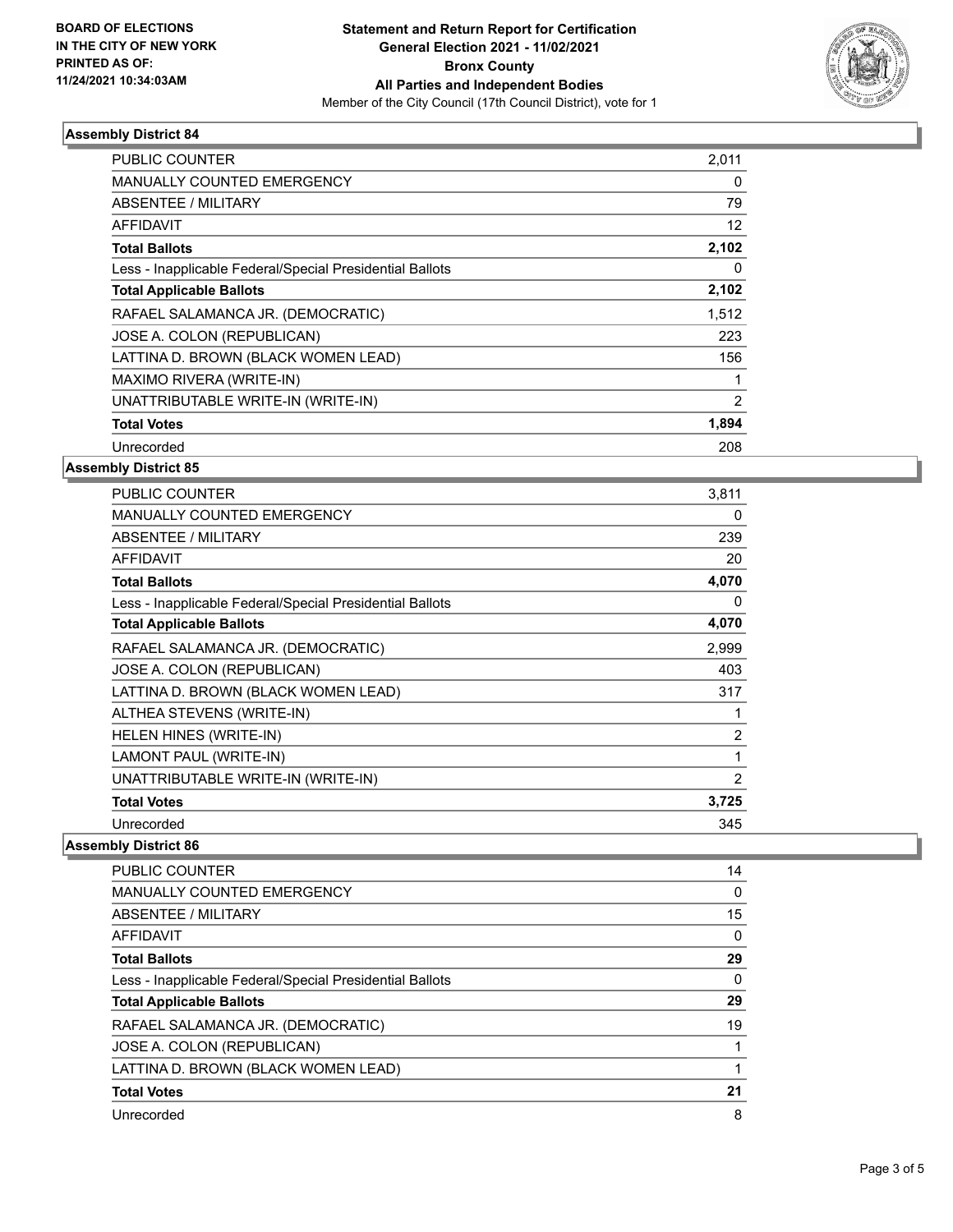

## **Assembly District 87**

| <b>PUBLIC COUNTER</b>                                    | 622 |
|----------------------------------------------------------|-----|
| <b>MANUALLY COUNTED EMERGENCY</b>                        | 0   |
| ABSENTEE / MILITARY                                      | 34  |
| AFFIDAVIT                                                | 5   |
| <b>Total Ballots</b>                                     | 661 |
| Less - Inapplicable Federal/Special Presidential Ballots | 0   |
| <b>Total Applicable Ballots</b>                          | 661 |
| RAFAEL SALAMANCA JR. (DEMOCRATIC)                        | 474 |
| JOSE A. COLON (REPUBLICAN)                               | 69  |
| LATTINA D. BROWN (BLACK WOMEN LEAD)                      | 47  |
| JOHN PEREZ (WRITE-IN)                                    |     |
| <b>Total Votes</b>                                       | 591 |
| Unrecorded                                               | 70  |